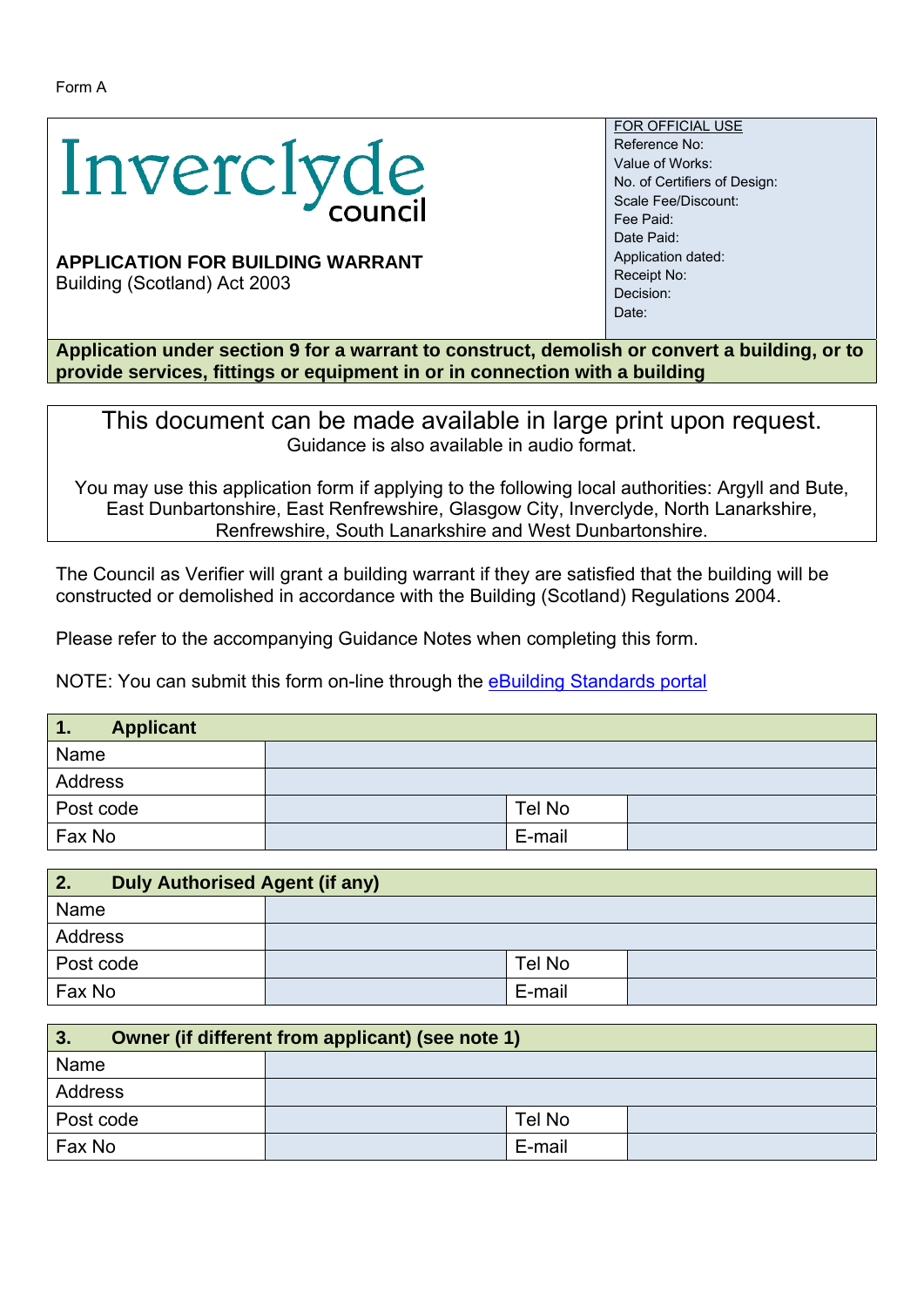| Location of building or site to which the application relates<br>$\mathbf{4}$ |  |
|-------------------------------------------------------------------------------|--|
| Address                                                                       |  |
| Post Code (if known)                                                          |  |

| 5.<br><b>Use of building</b>                                                                |  |  |
|---------------------------------------------------------------------------------------------|--|--|
| [If new building or an extension] Please state proposed use                                 |  |  |
|                                                                                             |  |  |
| [If existing building] Please state                                                         |  |  |
| 1. current use                                                                              |  |  |
| 2. proposed use                                                                             |  |  |
| Is this is a conversion in terms of the regulations? (See annex 1)<br>Yes / No <sup>*</sup> |  |  |
| [If Yes] Please state – which description of conversion applies                             |  |  |
|                                                                                             |  |  |

| 6.<br><b>State of Work</b>                                                                     |                       |
|------------------------------------------------------------------------------------------------|-----------------------|
| Has the work which is the subject of this application already started?<br>(if Yes, see note 2) | Yes / No <sup>*</sup> |
| Has the work which is the subject of this application been completed?<br>(if Yes, see note 3)  | Yes / No <sup>*</sup> |

# **7. Proposed work**

Please give brief description of work, and state whether it is to construct (erect, extend, or alter) and/or convert; provide services, fittings or equipment; or demolish

## **8. Staged Applications**

If the application is to be staged, the stage(s) applied for should be indicated (this should be agreed with the verifier)

| <b>9.</b><br><b>Application for Demolition</b>                              |         |
|-----------------------------------------------------------------------------|---------|
| If the application is for, or includes, the demolition of a building please | weeks*  |
| state the period of time that the demolition works will be completed within | months* |

| 10.<br><b>Security matters</b>                                             |              |
|----------------------------------------------------------------------------|--------------|
| Do you consider any part of your proposals should not be open to public    |              |
| inspection on the building standards register? (see note 4.)               | Yes / No $*$ |
| (If yes, the verifier will decide with you the extent of the restrictions) |              |

| Limited-life building<br>11.                                                                    |       |
|-------------------------------------------------------------------------------------------------|-------|
| If the intended life of the building is to be five years or less from the date                  |       |
| of completion, please state                                                                     | vears |
| (Less onerous requirements may apply. The warrant will include a condition requiring removal at |       |
| the end of the stated intended life.)                                                           |       |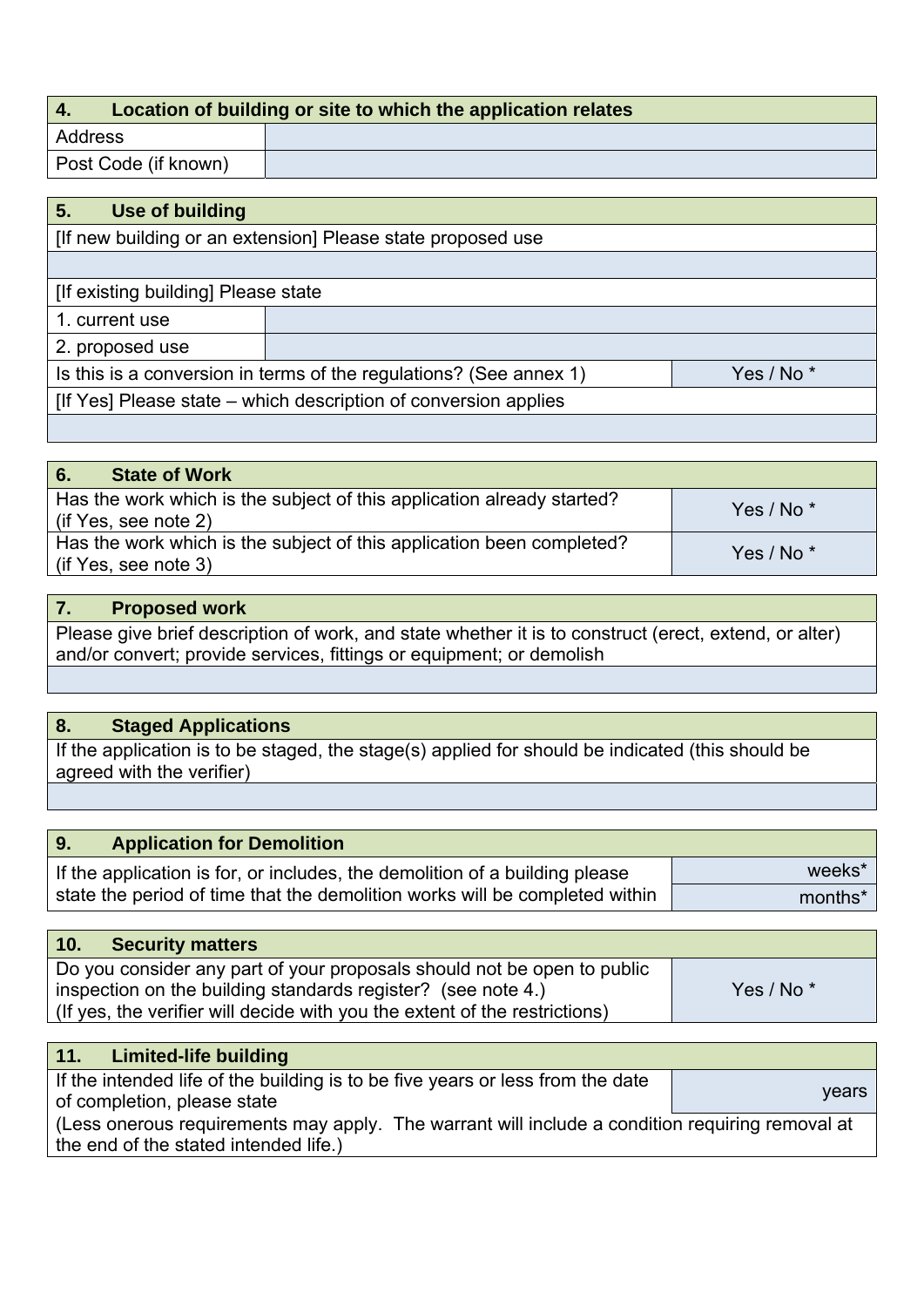## **12. Fire Authority**

If the enforcing authority for the building (under Section 61(9) of the Fire (Scotland) Act 2005 as amended) is not the Fire and Rescue Service please state the fire authority

#### **13. Planning – listed buildings**

If the application concerns buildings listed as being of special architectural or historic interest or in a conservation area please state category (If in doubt, the planning authority can advise)

Please state if the building has any other historical importance. (e.g. association with significant historical person or event)

#### **14. Relaxation Direction**

If the proposed work is the subject of a relaxation direction given by the Scottish Ministers please state reference number and date Ref No: Date:

### **15. Notices**

Please indicate if this application is as the result of any of the following notices, and if so give the reference number Building regulations compliance notice Ref No: Ref No: Building warrant enforcement notice **Ref No:** Ref No: Defective buildings notice **Ref No: Ref No: Ref No:** Is the building subject to any Dangerous building notice (If Yes, give the reference number) Yes / No \* Ref No:

#### **16. Estimated value of works** £

Please note that the verifier may seek evidence for this figure, and make comparisons with established independent indices of building costs

| 17.<br><b>Certificates of design</b>                                                                                                       |  |
|--------------------------------------------------------------------------------------------------------------------------------------------|--|
| Are you using an approved certifier of design and intend to provide a<br>Yes / No <sup>*</sup><br>certificate to support this application? |  |
| l (If Yes, see annex 2)                                                                                                                    |  |

| 18.<br><b>Certificates of construction</b>                               |                       |
|--------------------------------------------------------------------------|-----------------------|
| Do you intend to use an approved certifier of construction and provide a |                       |
| certificate to accompany the completion certificate submission?          | Yes / No <sup>*</sup> |
| (If Yes, see annex 3)                                                    |                       |

| 19.<br><b>Sustainability</b>                                                                                                                                                                                                                       |                       |
|----------------------------------------------------------------------------------------------------------------------------------------------------------------------------------------------------------------------------------------------------|-----------------------|
| [For warrants related to construction of new buildings only] Have the<br>proposals been designed to achieve any of the optional higher levels as<br>contained in guidance within section 7 of the Technical Handbooks?<br>I (If Yes, see annex 4). | Yes / No <sup>*</sup> |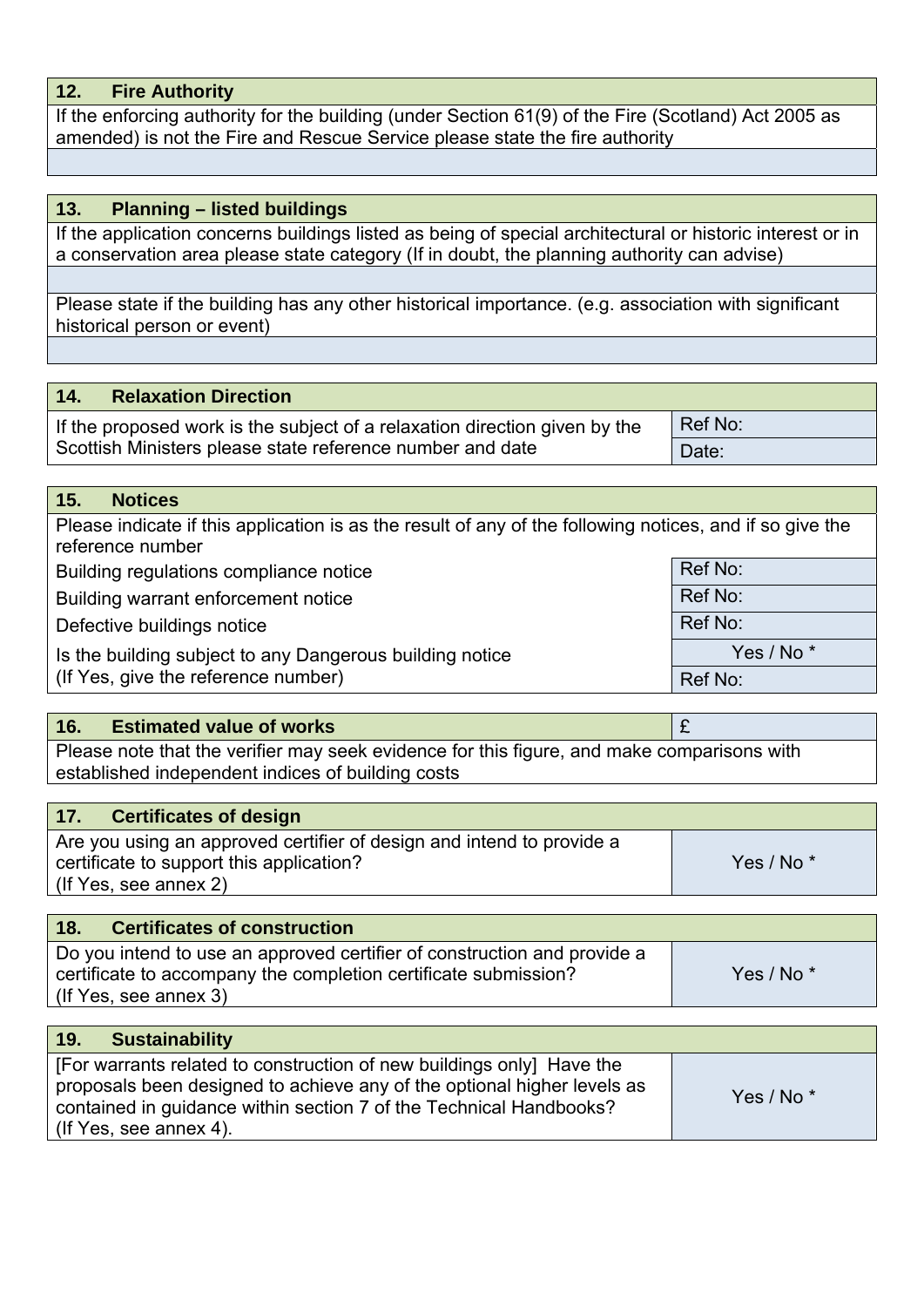| 20.<br><b>Scottish Type Approval Scheme</b>                     |                       |  |
|-----------------------------------------------------------------|-----------------------|--|
| Are the proposals covered by Local Authority Building Standards | Yes / No <sup>*</sup> |  |
| Scotland, Scottish Type Approval Scheme (STAS)                  |                       |  |
| (If Yes, provide STAS approval reference number)                | Ref No:               |  |

## **21. Privacy Notice**

Your views are important to us. In conjunction with all local authorities in Scotland, the Scottish Government (Building Standards Division) would like the opportunity to contact you in the future to invite your feedback as part of the national customer satisfaction survey for building standards.

The Scottish Government may appoint a carefully selected third party to administer the survey independently on its behalf and notify you when the questionnaire is available. If you would prefer that we **DO NOT** share your contact details with any carefully selected third parties for the specific purpose of the national customer satisfaction survey for building standards, please **TICK THIS BOX** □

If un-ticked, we will assume you are happy to be invited to participate in the survey.

### **22. Declaration**

I / We\* apply for a building warrant and declare

- 1. that the work will be carried out in accordance with building regulations, and in accordance with the details supplied above and any necessary accompanying information (including annexes to this application, drawings, and specifications). (see note 6)
- 2. I am/we\* are the owner of the building/That the owner of the building is aware of this application\*
- 3. [Where the warrant involves a specified conversion] That after the conversion the building as converted will comply with building regulations.\*

| Signed [applicant/duly authorised agent*] (see note 7) |  |
|--------------------------------------------------------|--|
| <b>Dated</b>                                           |  |

### \*Delete as appropriate

| Address to which you should send this application |                                      |  |  |  |  |
|---------------------------------------------------|--------------------------------------|--|--|--|--|
| <b>Inverciyde Council</b>                         |                                      |  |  |  |  |
| <b>Regeneration and Planning</b>                  |                                      |  |  |  |  |
| <b>Building Standards</b>                         | 01475 712426                         |  |  |  |  |
| <b>Municipal Buildings</b>                        |                                      |  |  |  |  |
| Clyde Square                                      | building.standards@inverclyde.gov.uk |  |  |  |  |
| Greenock                                          |                                      |  |  |  |  |
| <b>PA15 1LY</b>                                   |                                      |  |  |  |  |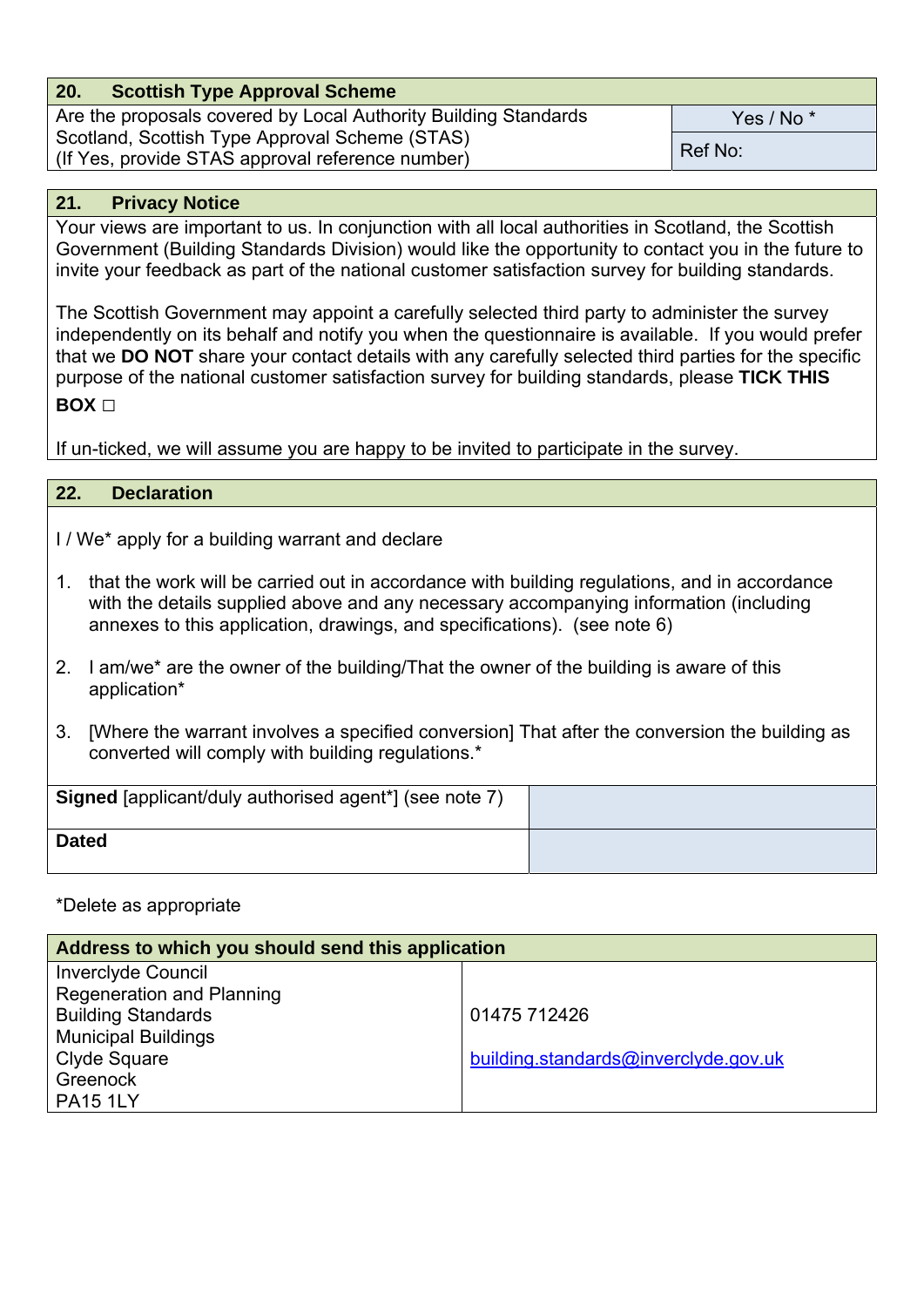#### **Notes**

- 1. The name and address of the owner is required as the Act requires the owner to be informed if a building warrant is granted.
- 2. If work has started, the regulations which apply are those at the date of this application, and the fee to be paid will be higher because the verifier will require to inspect the work. Disruptive surveys may be needed to establish what has been constructed.
- 3. If the works have been completed an application for warrant is not appropriate and a completion certificate under the terms of Section 17 (4) of the Building (Scotland) Act 2003 should be submitted with the appropriate fee.
- 4. Security matters. Subject to the restrictions below, details of applications are made public in accordance with the procedural regulations, with information on the application available on line, and drawings etc. available for copy or inspection at local authority premises. The local authority may remove documents from the register if they are satisfied there are genuine security concerns. For those documents on the register there are also restrictions on their copying. The first restriction relates to non-residential buildings, prisons, a building where a person may be legally detained or otherwise held in custody, the Scottish Parliament or the Royal Private Estate and applies where the applicant has confirmed the disclosure or copying would raise security concerns. Details agreed between the verifier and the applicant will be withheld unless the owner of the building gives written permission for them to be released. Thus parts of applications for buildings such as banks may only be available with the owners written permission. The second restriction relates to all other residential buildings and copying is restricted to owners, occupiers or tenants, or prospective owners, occupiers or tenants of the relevant building or an adjoining building. There will thus normally be no need to further restrict access to any details in relation to residential buildings.
- 5. Guidance on certificates from approved certifiers, and the drawings and other information that should accompany this application is given in the paragraphs at 3.2 in the Procedural Handbook issued by the Building Standards Division. This is available at www.gov.scot/bsd.
- 6. Note that this includes a commitment to meet the requirements of regulations 13 to 15, which set requirements for how the public will be protected from the activities on site.
- 7. Even where signed by an agent, it is the applicant that is declaring that the work will be done in accordance with the regulations and details of application.
- 8. Where full information is not available, the verifier may decide to grant a warrant on condition that you provide further details before certain stages of work commence on site. The stages must be agreed with the verifier.
- 9. Any applicant aggrieved by the decision of a verifier to refuse a warrant may, within 21 days of the date of the decision, appeal to the sheriff by way of summary application.

**WARNING – A building warrant does not exempt you from obtaining other types of permission that may be necessary, such as planning permission or listed building consent. Consult the local authority if in doubt.**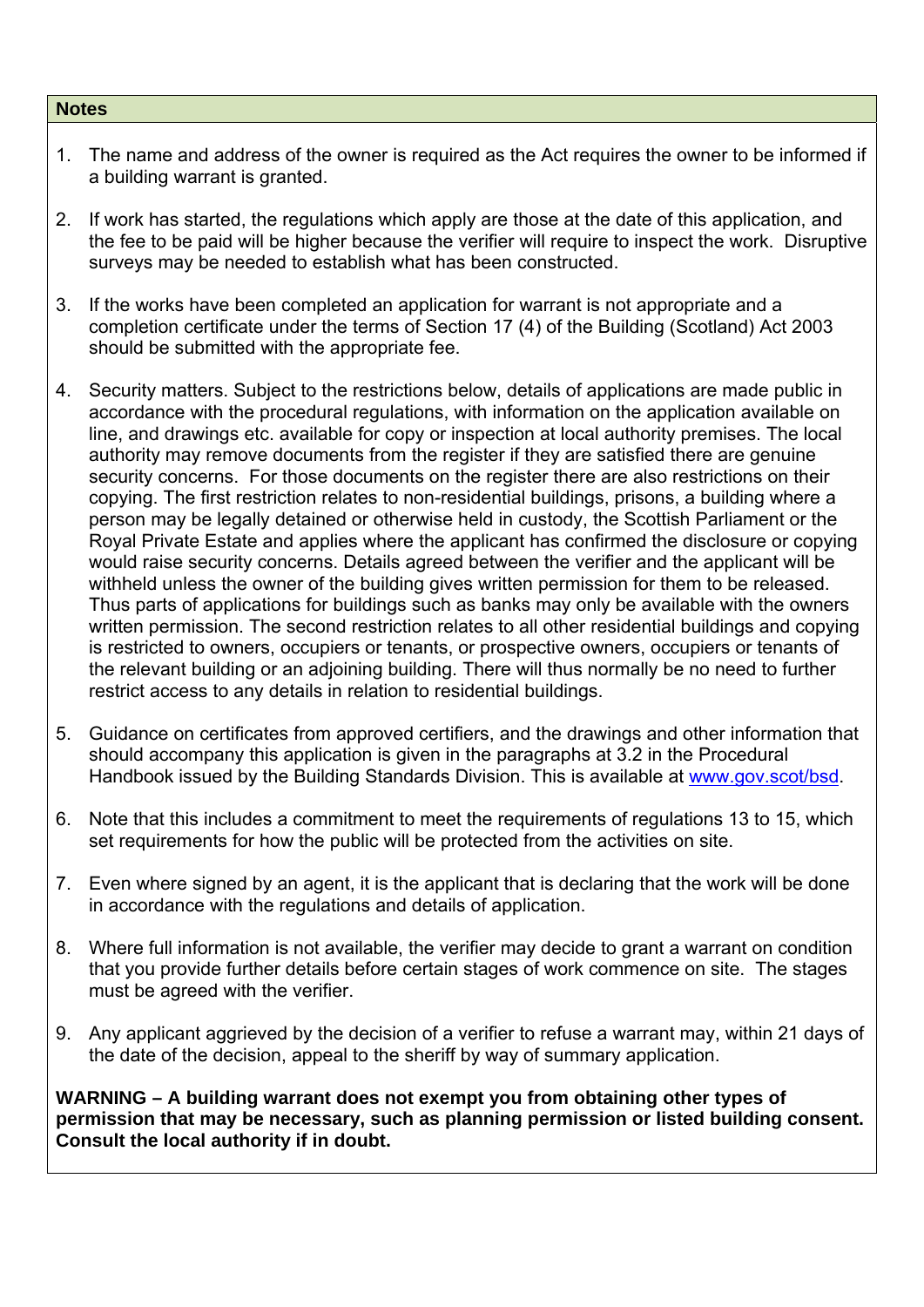## **ANNEX 1 – CONVERSION**

Any change in the occupation or use of a building which falls into one of the following descriptions is considered a conversion to which the building regulations apply

Change in the occupation or use of –

- 1. a building to create a dwelling or dwellings or a part thereof
- 2. a building ancillary to a dwelling to increase the area of human occupation
- 3. a building which alters the number of dwellings in a building
- 4. a domestic building to any other type of building
- 5. a residential building to any other type of building
- 6. a residential building which involve a significant alteration of the characteristics of the persons who occupy, or will occupy, the building, or which significantly increase the number of people occupying, or expected to occupy, the building
- 7. a building so that it becomes a residential building
- 8. an exempt building (in terms of schedule 1) to a building which is not so exempt
- 9. a building to allow access by the public where previously there was none
- 10. a building to accommodate parts in different occupation where previously it was not so occupied.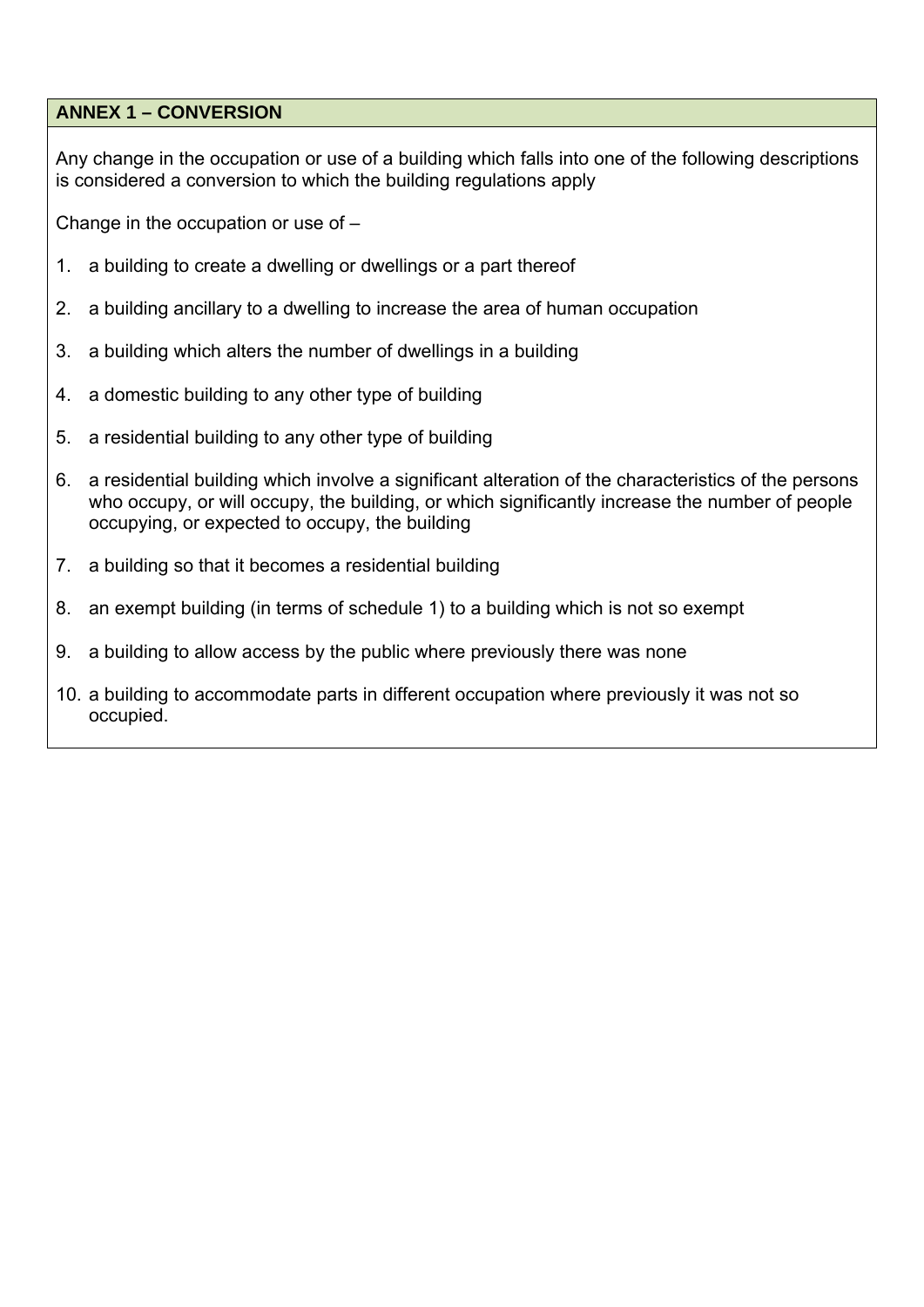| <b>ANNEX 2 - CERTIFICATES FROM APPROVED CERTIFIERS OF DESIGN</b>                                                                                                                                                                                      |  |                            |         |  |  |
|-------------------------------------------------------------------------------------------------------------------------------------------------------------------------------------------------------------------------------------------------------|--|----------------------------|---------|--|--|
| If you are providing any certificates from approved certifiers of design<br>with this application, please list reference numbers of any certificates<br>from approved certifiers of design, and attach the signed certificates to<br>this application |  |                            | Ref No: |  |  |
|                                                                                                                                                                                                                                                       |  |                            | Ref No: |  |  |
|                                                                                                                                                                                                                                                       |  |                            | Ref No: |  |  |
| If you intend to provide any certificates from approved certifiers of design after you have made this<br>application, please list details of the certification scheme and approved certifier of design                                                |  |                            |         |  |  |
| Scheme(s)                                                                                                                                                                                                                                             |  |                            |         |  |  |
| Please list approved certifiers of design details                                                                                                                                                                                                     |  |                            |         |  |  |
| Name of certifier                                                                                                                                                                                                                                     |  | Registration number        |         |  |  |
| Name of approved body                                                                                                                                                                                                                                 |  | <b>Registration number</b> |         |  |  |
|                                                                                                                                                                                                                                                       |  |                            |         |  |  |

## **Important Note**

**1. The Certificates must be signed by certifiers fully approved to issue certificates for the matters certified on the date the certificate was signed.** 

**NOTE: If after giving notice of intent to provide a certificate from an approved certifier of design the certificate is not provided to support this application, the amount of fee discounted requires to be paid to the verifier and may delay the granting of the building warrant.**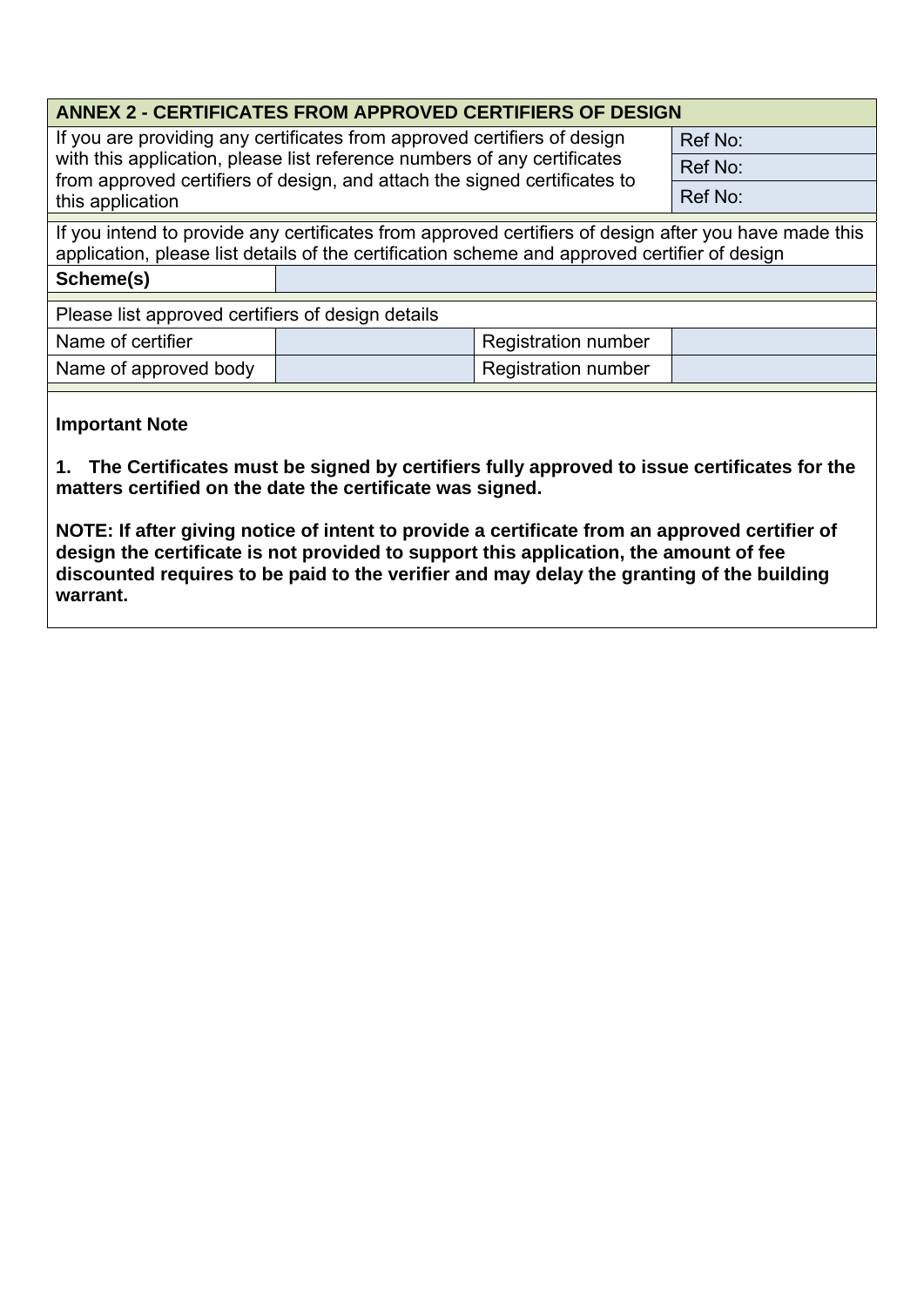| <b>ANNEX 3 - CERTIFICATES FROM APPROVED CERTIFIERS OF CONSTRUCTION</b>                     |  |                            |  |  |  |
|--------------------------------------------------------------------------------------------|--|----------------------------|--|--|--|
| Please list the certification schemes for which you intend to use an approved certifier of |  |                            |  |  |  |
| construction and provide a certificate to accompany the completion certificate submission  |  |                            |  |  |  |
| Scheme(s)                                                                                  |  |                            |  |  |  |
| [If known] Please list approved certifier of construction details                          |  |                            |  |  |  |
| Name of certifier                                                                          |  | <b>Registration number</b> |  |  |  |
| Name of approved body                                                                      |  | <b>Registration number</b> |  |  |  |
| Include work types - if applicable to Scheme(s)                                            |  |                            |  |  |  |
|                                                                                            |  |                            |  |  |  |
|                                                                                            |  |                            |  |  |  |
| <b>Important Notes</b>                                                                     |  |                            |  |  |  |

- 1. If the intention to provide a certificate from an approved certifier of construction is not declared on this form, this does not preclude a certificate subsequently being provided with the completion certificate submission.
- 2. Any person intending to use an approved certifier of construction should check the current status of known firms by using the Certification Register available at www.gov.scot/bsd.
- 3. Work types for certificates of construction are as below:

Work types apply to the 'drainage, heating and plumbing' scheme and include

- Above ground drainage
- Air source heat pumps
- Below ground drainage
- Biomass boiler installations
- Electrical work to BS 7671 relating to drainage, heating and plumbing
- Gas installations over 70kW output
- Gas installations up to 70kW input
- Ground source heat pumps
- Oil installations up to 45kW output
- Solar thermal panels
- Solid fuel installations up to 50kW output
- Unvented hot water cylinder

**Note - If after giving notice of intent to use a certifier of construction a certificate from an approved certifier is not provided with the completion certificate submission, the amount of fee discounted requires to be paid to the verifier and may delay the acceptance of the completion certificate by the verifier**.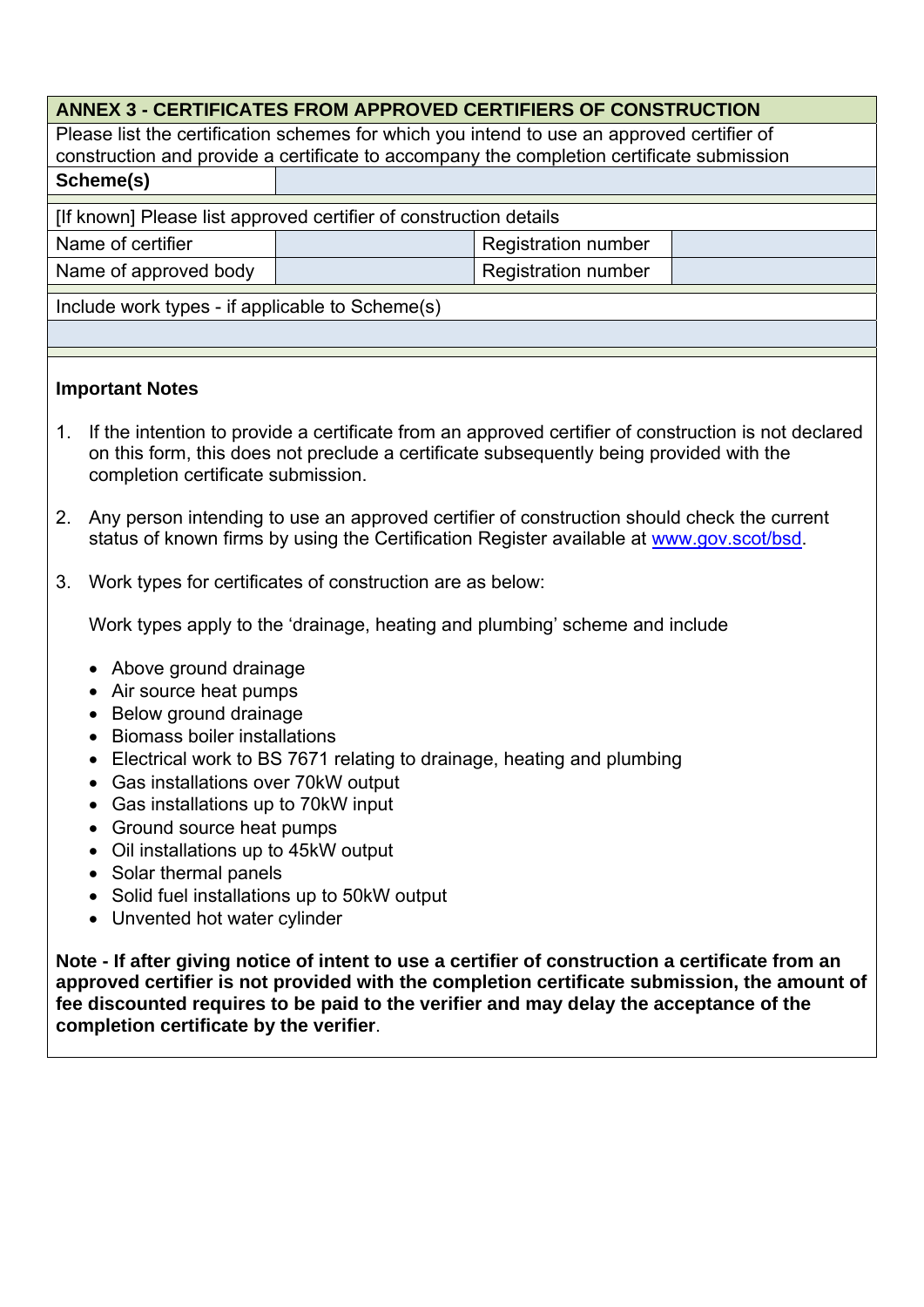# **ANNEX 4 - SUSTAINABILITY**

In the table below, please indicate with an "X" which aspects of the building have been designed to achieve a higher level of sustainability as defined in Section 7 of the Technical Handbooks.

| <b>Sustainability labelling for domestic buildings</b> | <b>Bronze</b><br>Active | Silver | Silver<br>Active | Gold | Platinum       |
|--------------------------------------------------------|-------------------------|--------|------------------|------|----------------|
| Carbon dioxide emissions                               |                         |        |                  |      |                |
| Energy for space heating                               |                         |        |                  |      |                |
| (domestic only)                                        |                         |        |                  |      |                |
| Energy for water heating                               |                         |        |                  |      |                |
| (domestic only)                                        |                         |        |                  |      |                |
| Water use efficiency                                   |                         |        |                  |      |                |
| (domestic only)                                        |                         |        |                  |      |                |
| Optimising performance                                 |                         |        |                  |      |                |
| (domestic only)                                        |                         |        |                  |      |                |
| Adaptability and flexibility                           |                         |        |                  |      |                |
| (domestic only)                                        |                         |        |                  |      |                |
| Well-being and security                                |                         |        |                  |      |                |
| (domestic only)                                        |                         |        |                  |      |                |
| Material use and waste                                 | Not applicable          |        | Not applicable   |      | Not applicable |
| (domestic only)                                        |                         |        |                  |      |                |

| <b>Sustainability labelling for non-domestic</b><br>buildings | <b>Bronze</b><br>Active | Silver | Silver<br>Active | Gold | Platinum       |
|---------------------------------------------------------------|-------------------------|--------|------------------|------|----------------|
| Carbon dioxide emissions                                      |                         |        |                  |      |                |
| Energy (for thermal comfort and artificial lighting)          |                         |        |                  |      |                |
| (Schools only)                                                |                         |        |                  |      |                |
| Water efficiency                                              |                         |        |                  |      |                |
| (Schools only)                                                |                         |        |                  |      |                |
| <b>Biodiversity</b>                                           |                         |        |                  |      |                |
| (Schools only)                                                |                         |        |                  |      |                |
| Flexibility and adaptability                                  |                         |        |                  |      |                |
| (Schools only)                                                |                         |        |                  |      |                |
| Well-being                                                    |                         |        |                  |      |                |
| (Schools only)                                                |                         |        |                  |      |                |
| Material use and waste                                        |                         |        |                  |      |                |
| (Schools only)                                                |                         |        |                  |      |                |
| Optimising performance                                        | Not applicable          |        | Not applicable   |      | Not applicable |
| (Schools only)                                                |                         |        |                  |      |                |

Where this application related to multiple buildings, please state which buildings the higher aspects relate to

Address of building(s)

**Important Note -** Where this application is for multiple buildings which have been designed to achieve different levels of sustainability in Section 7 then a separate table will be needed for each building or group of buildings to which each level relates.